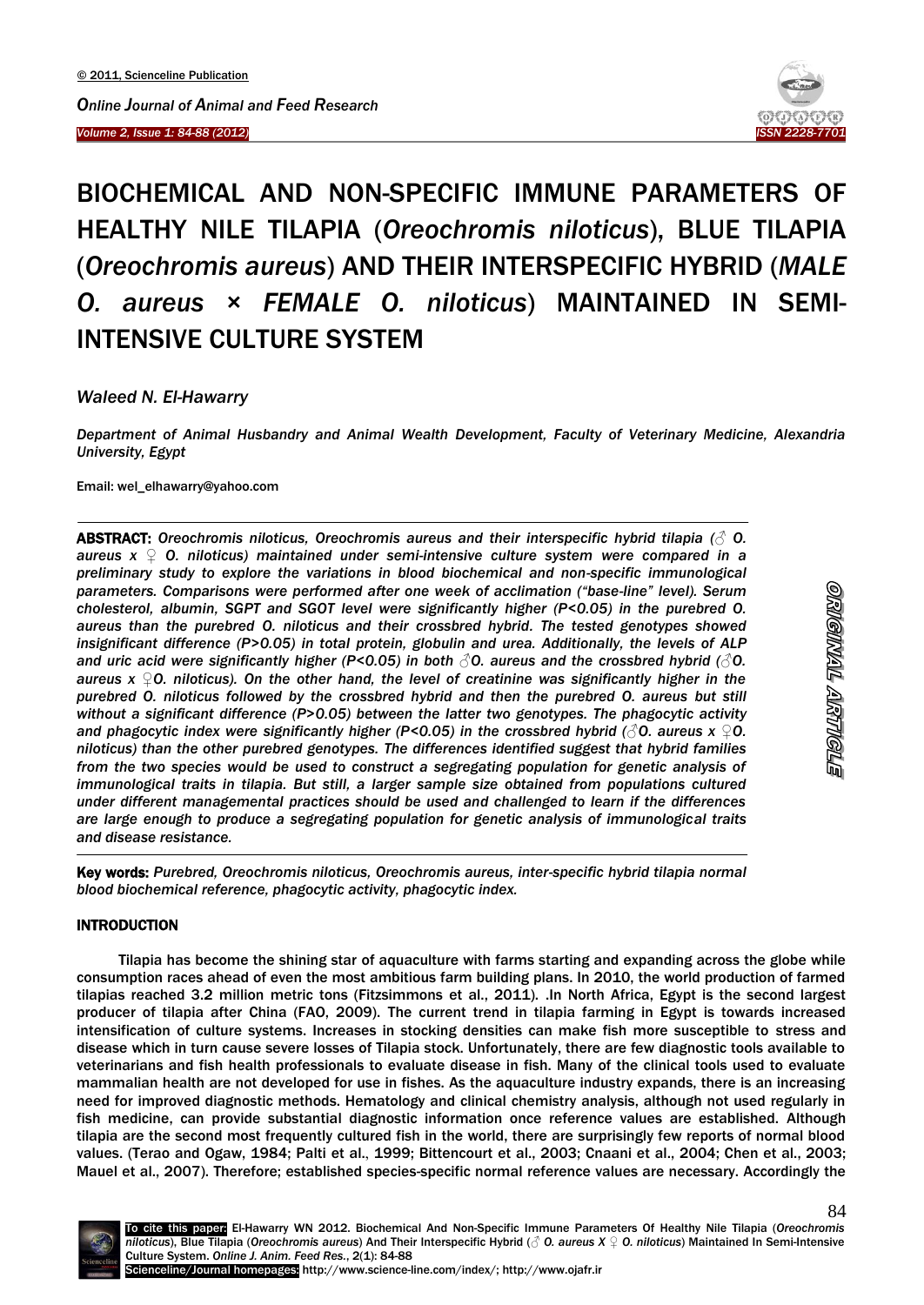present study aimed to determine some biochemical parameters and non-specific immune response in three genotypes of tilapia; *O. niloticus* and *O. aureus* and their interspecific hybrid (♀ *O. niloticus* x ♂ *O. aureus)* cultured under semi-intensive pond culture.

## MATERIALS AND METHODS

## Fish sampling

*O. niloticus* and *O. aureus* and their hybrid (♀ *O. niloticus* x ♂ *O. aureus* ) fry were produced in early September 2008 from a mass spawning of brooders in earthen spawning ponds (Phelps and Popma 2000) in a private fish farm in Behara governorate. They were allowed to grow in deep nursery ponds throughout their nursery and winter period. Thereafter; the fingerlings of each genotype were allowed to grow (two growout ponds for each genotype) through the growing season (April-October 2009). During the course of their growout period sixty apparently healthy fish (170±15 g/fish) were randomly selected from the purebred species *O. niloticus* (n=20) and *O. aureus* (n=20) and 20 fish of their interspecific hybrid (♀ *O. niloticus* x ♂ *O. aureus*). The experimental fish were reared in 100L rectangular glass aquaria supplied with continuous flow of water. Fish were fed once a day at a feeding rate 3% of their body weight till the end of the experiment. Daily water temperature was recorded (23-  $25^{\circ}$ C).

#### Blood analysis and immunological parameters

Each of the biochemical and immunological parameters recorded in this experiment was measured in blood samples taken after one week of acclimation period. Blood samples (n=20) were collected from each pure genotype and their crossbred hybrid. Fish were fasted for 24 h prior to blood sampling; blood was collected with a hypodermic syringe from the caudal vein. The withdrawn blood samples were pooled to obtain 10 samples for each genotype and divided in two sets of Eppendorf tubes. The first set (five pooled samples for each pure genotype and their hybrid) with anticoagulant (0.1 ml of 4% sodium citrate solution/1 ml blood) used for estimation of phagocytic activity and phagocytic index (Kawahara et al., 1991). The second set were left to clot at 4 °C and centrifuged at 3000 rpm for 15 minutes at room temperature. The collected serum used for determination of total protein (Doumas, 1994)*,* albumin (Reinhold, 1988) using commercial kits produced by Pasteur Lab. Globulin was calculated by subtracting the albumin value from the total protein value of the same sample (Coles, 1998). Albumin/Globulin ratio (A/G) was calculated. Serum glutamic oxaloacetic transaminase (SGOT) and serum glutamic pyruvic transaminase (SGPT) were estimated according to Anderson and Chalman (1999) using commercial kits produced by Pasteur lab. Serum alkaline phosphatase (ALP) was estimated according to the modified method of Lied et al., (1989) using commercial kits produced by bioMerieux lab. Kidney function was monitored by estimation of some parameters including serum urea and serum creatinine (Crouch, 1997), serum uric acid (Fossatti and Prencipe, 1990). Serum total cholesterol was determined according to Allain (1998) using kits of Quimica Cinica Aplicada S.A. (QCA).

#### Statistical analysis

One-way analysis of variance (ANOVA) was used (Statistical analysis System SAS (SAS Institute Cary, North Carolina, USA, 2004) to fulfill the requirement of the statistical model:

 $X_{ijk} = \mu + T_i + R_i + e_{ijkz}$ ;  $X_{ijk}$  = observed value;  $\mu$  = population mean;  $T_i$  = Effect of treatment I;  $R_i$  = Effect of replicate j;  $e_{ijk}$  = random error

#### RESULTS

Measurements of serum components taken in the current study for purebred *O. niloticus, O. aureus* and their hybrid (*♂O. aureus x ♀O. niloticus*) at the base-line level are presented in Table 1. Serum cholesterol, albumin, SGPT and SGOT level were significantly higher (P < 0.05) in the purebred *O. aureus* than the purebred *O. niloticus* and their crossbred hybrid. The tested genotypes showed insignificant difference (P > 0.05) in total protein, globulin and urea. Additionally, the levels of ALP and uric acid were significantly higher (P < 0.05) in both ♂*O. aureus* and the crossbred hybrid (*♂O. aureus x ♀O. niloticus*). On the other hand, the level of creatinine was significantly higher in the purebred *O. niloticus* followed by the crossbred hybrid and then the purebred *O. aureus* but still without a significant difference (P > 0.05) between the latter two genotypes. Levels of the innate immunity parameters at base line level recorded in the current study are presented in Table 2. The phagocytic activity and the phagocytic index were significantly higher (P < 0.05) in the crossbred hybrid (*♂O. aureus* x *♀O. niloticus*) than the other purebred genotypes.

# **DISCUSSION**

Blood parameters analyses have proven to be valuable tools to analyze the health status of farmed fish as these indices provide reliable information on metabolic disorders, deficiencies and chronic stress status before clinical symptoms appear [\(Bahmani et al., 2001\)](http://onlinelibrary.wiley.com/doi/10.1111/j.1439-0426.2010.01565.x/full#b6). Although tilapia are the second most frequently cultured fish in the world, there are surprisingly few reports of normal blood values. (Terao and Ogaw, 1984; Palti et al.,1999;



85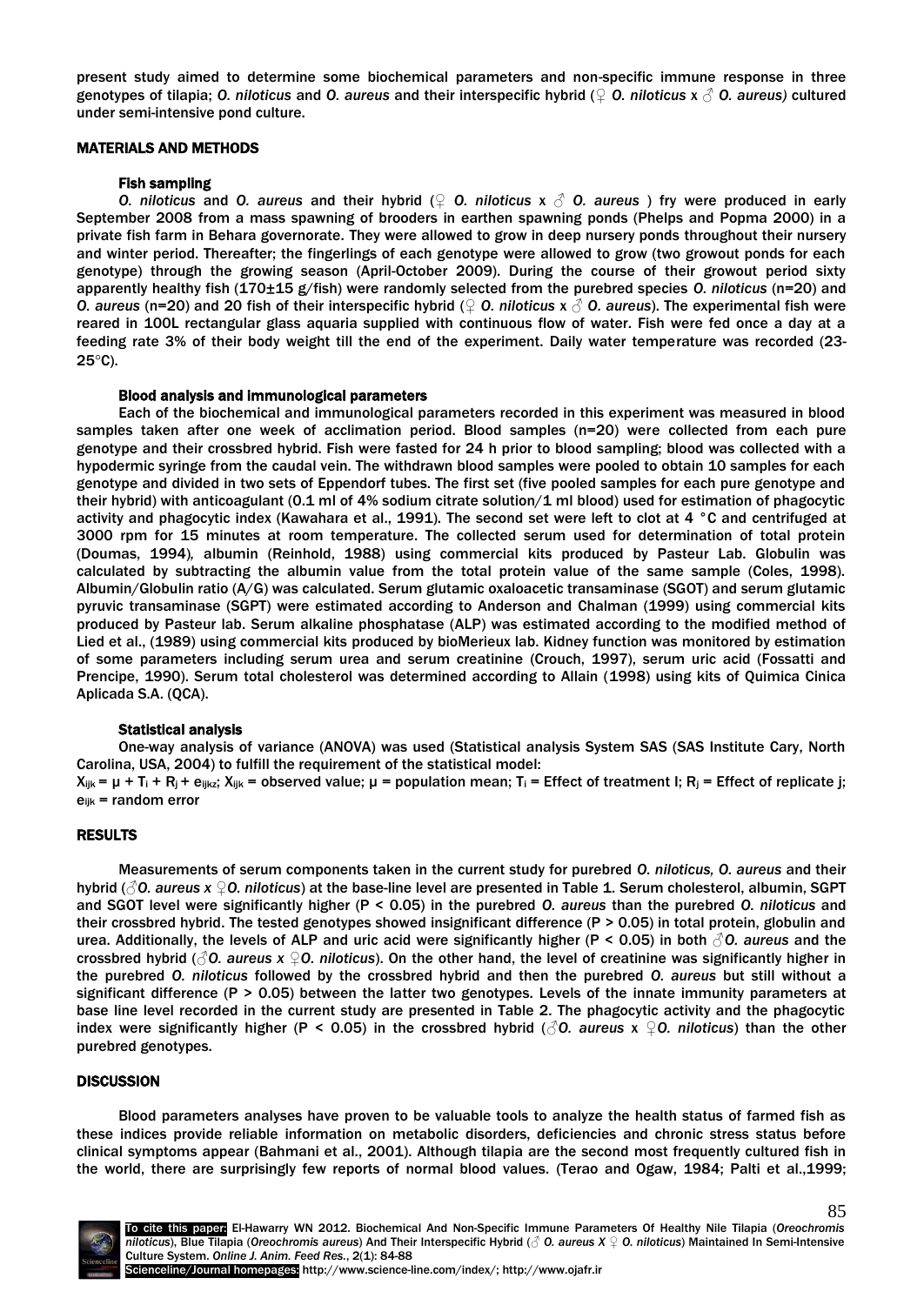Bittencourt et al., 2003; Chen et al., 2003; Mauel et al., 2007). Compared with previously reported blood biochemical values for healthy tilapia, our results were almost similar or varied for most analytes. Yavuzcan Yildiz et al., (1997) reported blood chemistry in 25 small (52 g) tilapia *O. niloticus* and showed higher total protein and albumin (4.60 and 2.96 g/dl) than those measured in our study. Hussein et al., (1996) reported another study on *O. niloticus* (average weight 38.46 g), total protein and albumin (3.40 and 0.67 g/dl), cholesterol (161.3 mg/dl). On the other hand, Chen et al. (2003) identified the blood chemistry in 120 healthy *O. niloticus* (393.2±117g) through a year and showed higher means for Cholesterol (251.9g/dl), globulin (2.67g/dl) and lower albumin (1.32 g/dl). In those studies, the sizes of fish were either smaller or larger than those in our study which in turn could explain the differences in the results.

# Table 1 - Means (±SD) measurements of biochemical serum components taken from Nile tilapia (*O. niloticus*), blue tilapia (*O. aureus*) and their hybrid (♀ *O. niloticus* x ♂ *O. aureus*)

| <b>Item</b>                                                                                                                                                  | <b>O.</b> niloticus        | O. aureus                  | <b>Hybrid</b><br>$\langle \hat{\mathcal{S}}$ O. aureus $x \hat{\mathcal{Q}}$ O. niloticus) |  |
|--------------------------------------------------------------------------------------------------------------------------------------------------------------|----------------------------|----------------------------|--------------------------------------------------------------------------------------------|--|
| Cholesterol (mg/dL)                                                                                                                                          | 122.5+26.45 <sup>b</sup>   | 151.4+45.70a               | 110.0+10.93b                                                                               |  |
| Total protein $(g/dL)$                                                                                                                                       | $3.35 + 0.47a$             | $3.63 + 0.54a$             | $4.02 + 0.64a$                                                                             |  |
| Albumin $(g/dL)$                                                                                                                                             | $1.54 + 0.30b$             | $1.85 + 0.14a$             | $1.77 + 0.27a$                                                                             |  |
| Globulin $(g/dL)$                                                                                                                                            | $1.82 + 0.33a$             | $1.78 + 0.58$ a            | $1.81 + 0.41$ a                                                                            |  |
| Albumin/Globulin ratio                                                                                                                                       | $0.87 + 0.21$ <sup>a</sup> | $1.21 + 0.59a$             | $1.02 + 0.21$ a                                                                            |  |
| $1SGPT$ (U/L)                                                                                                                                                | $5.60 + 2.07$              | $13.2 + 5.79$ <sup>a</sup> | $2.75 + 0.78$ <sup>b</sup>                                                                 |  |
| $2SGOT$ (U/L)                                                                                                                                                | $64.1 + 18.9$              | 175.00+66.5a               | 73.25+14.55b                                                                               |  |
| Alkaline Phosphatase (U/L)                                                                                                                                   | $5.59 + 1.53$              | $6.45 + 0.77$ ab           | $7.10+0.76a$                                                                               |  |
| Urea $(mg/dL)$                                                                                                                                               | $6.10 + 1.50$ <sup>a</sup> | $6.80 + 1.23$ <sup>a</sup> | $6.20 + 1.23$ <sup>a</sup>                                                                 |  |
| Uric $acid(mg/dL)$                                                                                                                                           | $2.96 + 0.33b$             | $4.27 + 1.42$ a            | $3.39 + 0.16$ <sup>b</sup>                                                                 |  |
| Creatinine $(mg/dL)$                                                                                                                                         | $0.32 + 0.22a$             | $0.20 + 0.07$              | $0.27 + 0.02$ ab                                                                           |  |
| Means with different letters at the same row differ significantly at (p<0.05): <sup>1</sup> Glutamic pyruvic transaminase: <sup>2</sup> Glutamic oxaloacetic |                            |                            |                                                                                            |  |

Means with different letters at the same row differ significantly at (p<0.05); 1Glutamic pyruvic transaminase; <sup>2</sup>Glutamic oxaloacetic transaminase

Table 2 - Means (±SD) measurements of phagocytic activity% and phagocytic index taken from Nile tilapia (*O. niloticus*), blue tilapia (*O. aureus*) and their hybrid (♀ *O. niloticus* x ♂ *O. aureus*)

| Genotype                                                                                | <b>Phagocytic activity%</b> | <b>Phagocytic index</b>    |  |  |
|-----------------------------------------------------------------------------------------|-----------------------------|----------------------------|--|--|
| <b>O.</b> niloticus                                                                     | $15.5 + 1.87$               | $7.83 + 2.04$              |  |  |
| 0. aureus                                                                               | $5.5 + 2.1$                 | $5.5 + 1.38$               |  |  |
| Hybrid ( $\circled{0}$ O. aureus x $\circled{1}$ O. niloticus)                          | $20.0 + 1.79$ a             | $12.0 + 0.89$ <sup>a</sup> |  |  |
| Means with different superscripts at the same column differ significantly at $(p<0.05)$ |                             |                            |  |  |

On the same manner Palti et al. (1999) reported higher means for Cholesterol (267/dl), total protein (4.5g/dl), albumin (2.2g/dl), globulin (2.2g/dl) and ALP (35U/l) in *O. aureus* than those observed in the current study. Similarly, Hrubec et al. (2000) and Mauel et al. (2007) reported higher values of blood chemistry for hybrid tilapia (*Oreochromis niloticus* x *O. mossambicus* x *O. aureus* hybrids) and (*Oreochromis niloticus* x *O. aureus*  hybrids), raised in a high-density aquaculture setting. These deviations could reflect the fact that some parameters could be affected significantly by culture conditions. Ammonia, nitrite, culture density and the culture systems could influence the values obtained (Hrubec et al., 1996, 1997).

Total cholesterol level, which differed significantly among different genotype in the current study, was found to be associated with disease resistance in fish (Maita et al., 1998). Meanwhile, high levels of serum protein, albumin and globulin are thought to be associated with strong innate response in fish (Wiegertjes et al., 1996). Palti et al. (1999) identified significant differences between *O. aureus and O. mossambicus* in serum total protein, albumin and globulin. Similarly, the same pattern was observed, with higher values in *O. aureus* than in *O. mossambicus*, *O. niloticus* (wild strain) and *O. niloticus* (red strain) Cnaani et al. (2004). However, the current study identified a significant increase only in the serum albumen content of *O. aureus*. Biochemical differences were also identified in levels of SGPT, SGOT, ALP, uric acid and creatinine. The immunological significance of those differences is currently unknown.

On the other hand, the phagocytic activity and the phagocytic index were significantly higher in the crossbred hybrid (*♂O. aureus* x *♀O. niloticus*) in compare to its tilapia parental species. These results are in agreement with the data put forward by Solis et al. (2007) who concluded that *O. niloticus* Rocky Mountain (cross of *O. niloticus* and *O. aureus*) had the best phagocytic activity and the phagocytic index than the other tilapia genotypes; *O. mossambicus*, *O. aureus, O. niloticus* Egypcia and the hybrid *O. niloticus* Stirling (cross of *O. niloticus* and *O. mossambicus*) studied. Phagocytosis is a fundamental and generally efficient mechanism within the innate immune response that provides the host with a continuous surveillance against foreign invaders and is ultimately responsible for the destruction of the phagocytized pathogens (Silva et al., 2002).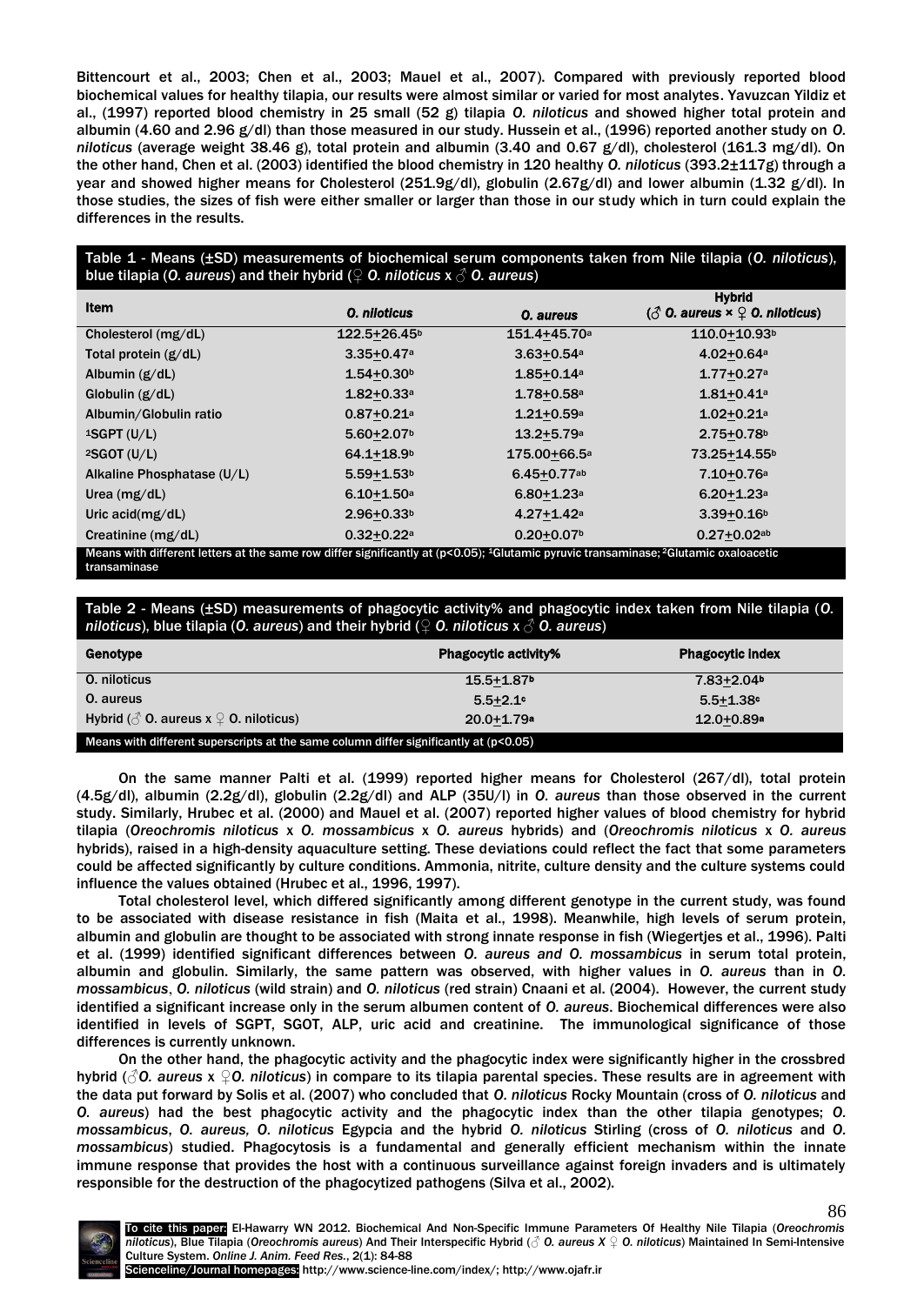### **CONCLUSION**

It is known that the normal values of blood components have genetic and physiological variations. The genetic variation may due to interspecific factors between species and intraspecific within species. The physiological variations may be caused by age, sex and nutritional aspects. In this study, three tilapia genotypes were of the same age and were sampled from the same culture environment. Therefore; the observed variations of serum biochemical components may reflect the genetic variations in nature (Sifa et al., 2000). In this study we identified significant differences in two parameters of non-specific immunity between two tilapia species and their hybrid. The differences identified between *O. niloticus*, *O. aureus* and their hybrid and those identified in previous studies (Cnaani et al., 2004; Mauel et al., 2007) suggest that hybrid families from the two species may be used to construct a segregating population for genetic analysis of immunological traits and stress response. Further research is needed to determine if the immunological differences are associated with variation in disease resistance.

# REFERENCES

- Allain TO (1998). Methods of lipid determination in serum of veterinary animals. ( $7<sup>th</sup>$ ed). Shao and janom, Philadelphia.
- Anderson AG and Chalman SR (1999). Measurments of liver function tests. Clinical chemistry, 41: 1615- 1624.
- Bahmani M, Kazemi R and Donskaya P (2001). A comparative study of some hematological features in young reared sturgeons (*Acipenser persicus* and *Huso huso*) . Fish physiology Biochemistry, 24: 135-140.
- Bittencourt NLR, Molinari LM, Scoaris DO, Pedroso RB, Nakamura CV, Nakamura TU, Filho BAA and Filho BP (2003). Haematological and biochemical values for Nile tilapia *Oreochromis niloticus* cultured in semi-intensive system. Acta Scientiarum, Maringá, 25(2): 385-389.
- Chen CY, Wooster GA, Getchell RG, Bowser PA and Timmons MB (2003). Blood chemistry of healthy, nephrocalcinosis-affected and ozone-treated tilapia in a recirculating system, with application of discriminant analysis. Aquaculture, 218: 89–102.
- Cnaani A, Tinman S, Avidar Y, Ron M and Hulata, G (2004).Comparative study of biochemical parameters in response to stress in *Oreochromis aureus*, *O. mossambicus* and two strains of *O. niloticus*. Aquaculture Research, 35: 1434–1440.
- Coles E H ( 1998). Pathology of experimentally infected rats with cupper nicotinates.  $4<sup>th</sup>$  Ed. W B Saunders -Company, Philadelphia and London.
- Crouch SG (1997). Determination of kidneys function tests. Fish Medicine WB Saunders Comp. Philadelphia.
- Doumas BT (1994). Serum protein determination. Clinical Chemistry, 69: 1087-1099.
- FAO (2009).The State Of World Fisheries And Aquaculture 2008. Food and Agriculture Organization of the United Nations Rome, 2009.
- Fitzsimmons K, Martinez-Garcia R and Gonzalez-Alanis P (2011). Why tilapia is becoming the most important food fish on the planet. In: Liu LP and Fitzsimmons K. (eds.), Proceedings of the 9th International Symposium on Tilapia in Aquaculture. Shanghai, pp. 1–8. 409 pp.
- Fossatti FG and Prencipe SL (1990). Methods of the uric acid diagnosis in human and experimental animals. Amerind Publishing Co., Bomby, Clcutta and New York.
- Hrubec TC, Johnson JL and Smith SA (1997). Effects of ammonia and nitrite concentration on hematologic and serum biochemical profiles of hybrid striped bass (Morone chrysops\_Morone saxatilis) . American Journal of Veterinary Research, 58: 131-135.
- Hrubec TC, Cardinate JL and Smith SA (2000).Hematology and plasma chemistry reference intervals for cultured tilapia (Oreochromis hybrid). Veterinary clinical pathology, 29: 7-12.
- Hrubec TC, Smith SA, Robertson JL, Feldman B, Hugo PV, Libey Gand Tinker MK (1996). Blood biochemical reference intervals for sunshine bass (Morone chrysops\_Morone saxatilis) in three culture systems. American Journal of Veterinary Research, 57: 624– 627.
- Hussein SY, El-Nasser MA and Ahmed SM (1996). Comparative studies on the effect of the herbicide atrazine on freshwater fish *Oreochromis niloticus* and *Chrysichthyes auratus* at Assiut, Egypt. Bulletin of environmental contamination and toxicology, 57: 503-510.
- Kawahara E, Ueda T and Nomura S (1991).In vitro phagocytic activity of white spotted shark cells after injection with *Aeromonas salmonicida* extracellular products. Gyobyo Kenkyu, Japan, 26(4): 213-214.
- Maita M, Satoh KI, Fukuda Y, Lee HK, Winton JR and Okamoto N (1998).Correlation between plasma component levels of cultured fish and resistance to bacterial infection. Fish pathology, 33(3): 129- 133.
- Mauel MJ, Miller DL and Merrill AL (2007). Hematologic and plasma biochemical values of healthy hybrid tilapia (*Oreochromis aureus* × *Oreochromis nilotica*) maintained in a recirculating system. Journal of zoo and wildlife medicine, 38(3): 420–424.